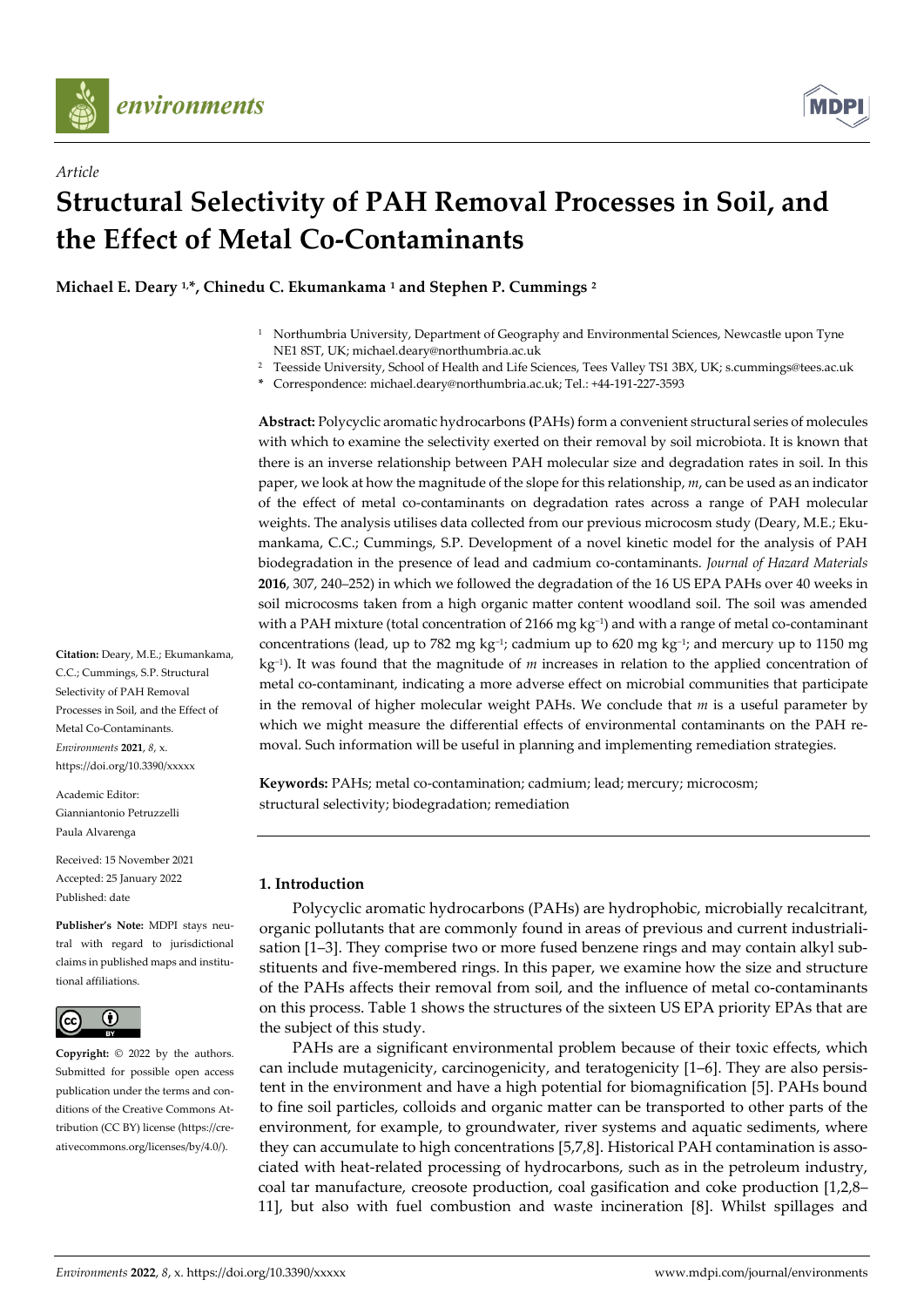disposal of high PAH-content products and wastes at industrial sites accounts for many of the highest soil-PAH concentrations [2], atmospheric deposition from combustion processes has also contributed a significant proportion of the accumulated PAHs in soil found in industrial areas [2]. Natural combustion processes, such as bush and forest fires, also contribute PAHs to the environment, as have natural thermal geologic reactions [12].

**Table 1.** Structure, relative molar mass (RMM) and initial concentrations of the 16 US EPA PAHs reported on in this study.

| Name, RMM and Initial<br>Concentration (mg kg-1) in<br>Microcosms | Structure | Name, RMM and Initial<br>Concentration (mg kg-1) in<br>Microcosms | Structure |
|-------------------------------------------------------------------|-----------|-------------------------------------------------------------------|-----------|
| Naphthalene<br>128.17<br>$3.28 \pm 0.63$                          |           | Benzo[a]anthracene<br>228.29<br>$167.9 \pm 25.9$                  |           |
| Acenaphthylene<br>152.19<br>$1.44 \pm 0.23$                       |           | Chrysene<br>228.29<br>$196.1 \pm 33.3$                            |           |
| Acenaphthene<br>154.21<br>$7.75 \pm 1.92$                         |           | Benzo[b]fluoranthene<br>252.31<br>$324.7 \pm 55.5$                |           |
| Fluorene<br>166.22<br>$9.53 \pm 1.63$                             |           | Benzo[k]fluoranthene<br>252.31<br>$138.1 \pm 20.1$                |           |
| Phenanthrene<br>178.23<br>$93.43 \pm 15.08$                       |           | Benzo[a]pyrene<br>252.31<br>$254.9 \pm 40.12$                     |           |
| Anthracene<br>178.23<br>$27.56 \pm 4.12$                          |           | Indeno[1 23-cd]pyrene<br>276.33<br>$246.31 \pm 43.1$              |           |
| Fluoranthene<br>202.25<br>$217.6 \pm 35.6$                        |           | Dibenzo[a,h]anthracene<br>278.34<br>$105.4 \pm 17.9$              |           |
| Pyrene<br>202.25<br>$187.8 \pm 31.5$                              |           | Benzo[g,h,i]perylene<br>276.33<br>$184.5 \pm 31.8$                |           |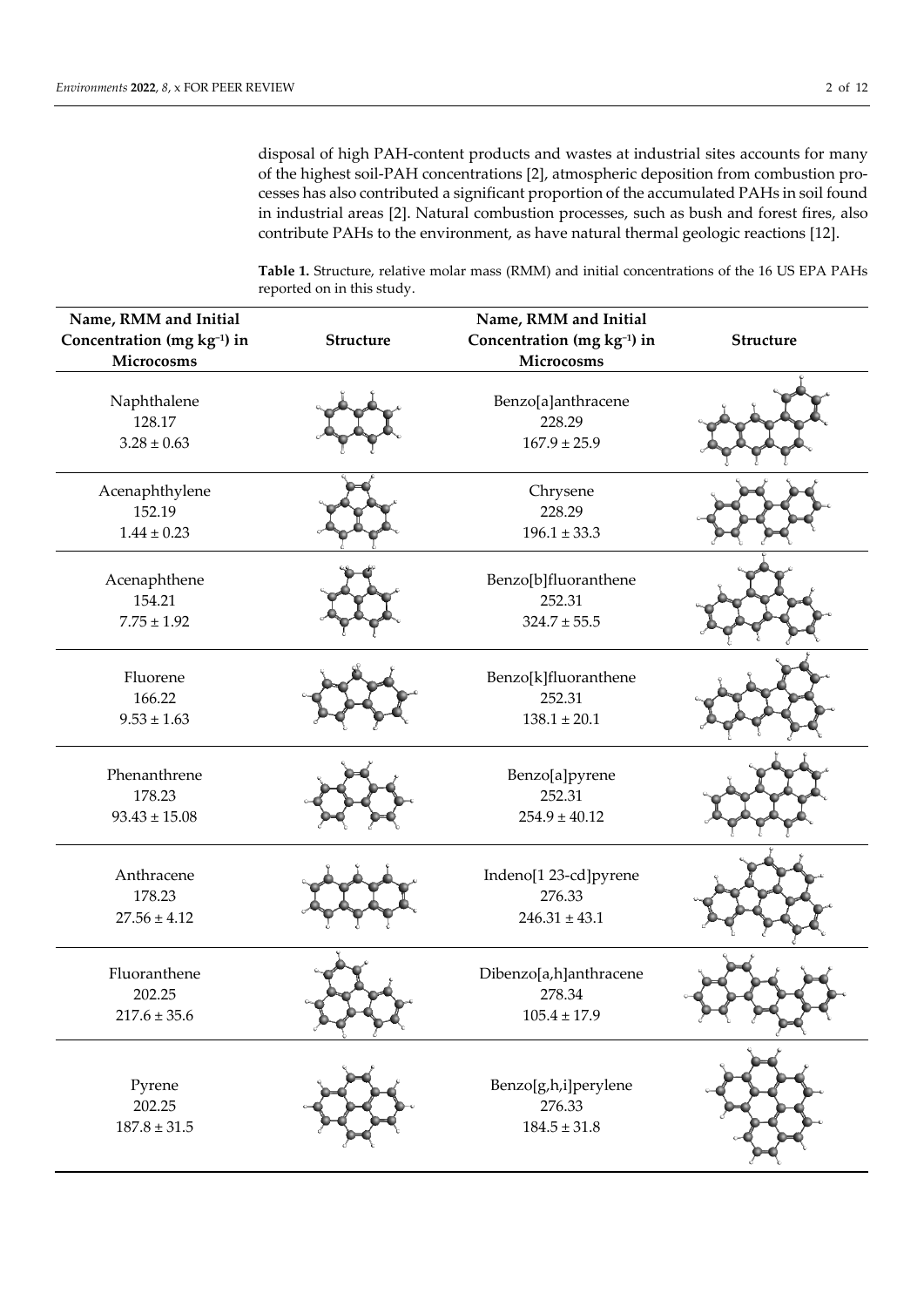PAH concentrations in the environment will depend on the nature of past and current industrial activity within the local area, with typical total PAH concentrations in contaminated sites ranging from hundreds to several thousand mg kg−<sup>1</sup> [2,5,9]. Of particular concern are the concentrations of the most harmful PAH components, such as the carcinogen benzo-a-pyrene (BaP), which may represent 10% or more of the total PAH concentration in some contaminated sites [13]. Other high molecular weight (HMW) PAHs are also of concern due to their recalcitrance in the environment and the observation that toxic effects tend to increase as a function of the number of fused rings [5].

In the soil environment, PAHs will partition between multiple soil phases, including organic, mineral and pore water, though due to their hydrophobicity, which increases with molecular mass, the amount of PAH in the solution phase will be limited. A complex community of soil bacteria and fungi are involved in the biodegradation process, aided by the production of bacterial biosurfactants and extracellular polymeric substances [14– 16] that increase the bioavailability of hydrocarbon contaminants and provide protection to the bacterial species. The soil rhizosphere is also thought to play an important role, with PAHs exerting a selective effect on the rhizosphere microbiota of certain plants, facilitating detoxification of the soil and therefore better plant growth [17–19].

Biodegradation is a commonly used remediation strategy for PAHs [20], but this can be negatively affected by the presence of co-contaminants, particularly metals [1,9,21]. Large numbers of sites that are contaminated with PAHs are also contaminated with metals [22,23] and so it is important that we understand the nature and extent of the effect. In the present study, we examine whether the well-documented structural selectivity of PAH removal by soil microbial communities [8,11] is affected by the presence of cadmium (Cd), lead (Pb) and mercury (Hg) co-contaminants at different concentrations. We hypothesise that, because of the restricted microbiota that can metabolise HMW PAHs [24], the removal of this class of PAHs will be most affected by the presence of co-contaminants. Furthermore, because there is an inverse linear relationship between PAH removal and PAH molecular weight [8,11], we would expect the presence of co-contaminant metals to affect the magnitude of the slope, *m*, for this relationship.

#### **2. Materials and Methods**

The data used in this paper was obtained as part of a previously detailed 40-week soil microcosm PAH degradation study [1,9], from which the full experimental details can be obtained. However, in summary, soil used in the microcosms was obtained from an urban woodland in Newcastle upon Tyne, UK (11.4% organic carbon and 0.37% nitrogen) [1]. The soil was spiked with a total concentration of 2166 mg kg−1 PAH (dry wt) and individual soil microcosms were prepared in 30 cm long, 3.3 cm diameter PVC piping. Each microcosm contained approximately 250 g wet weight of soil and was maintained at 75% of the maximum determined water holding capacity. Initial concentrations for the 16 US EPA PAHs, determined using Gas Chromatography with Mass Spectrometry after extraction using Accelerated Solvent Extraction [1], are shown in Table 1. The effect of metal cocontaminants on PAH degradation was determined by spiking the PAH-amended soils with an appropriate amount of metal salt solution. For Pb, the following dry weight amendment concentrations were obtained: control (210 mg kg−1), 339 mg kg−1, 523 mg kg−1 and 782 mg kg−1 . Similar Pb concentrations have been used in literature co-contamination PAH degradation studies as 'worst case' scenarios [25]. The high background Pb concentration in the control was due to historical atmospheric emissions from smelters and paint works that operated at nearby locations [26]. For cadmium, the spiked concentrations were: control (<1 mg kg<sup>-1</sup>), 134 mg kg<sup>-1</sup>, 302 mg kg<sup>-1</sup> and 620 mg kg<sup>-1</sup>. Atagana [21] used similar concentrations of Cd in a PAH degradation study. In addition, microcosms were spiked with a single concentration of mercury, giving a control of (<1 mg kg<sup>-1</sup>), and a (final) spiked Hg concentration of 1115 mg kg−1 . The Hg-spiked microcosms were intended to be abiotic controls for the biodegradation study [1,9]; however, some microbial activity was observed after the initial applied concentration of 627 mg kg<sup>-1</sup> and so the Hg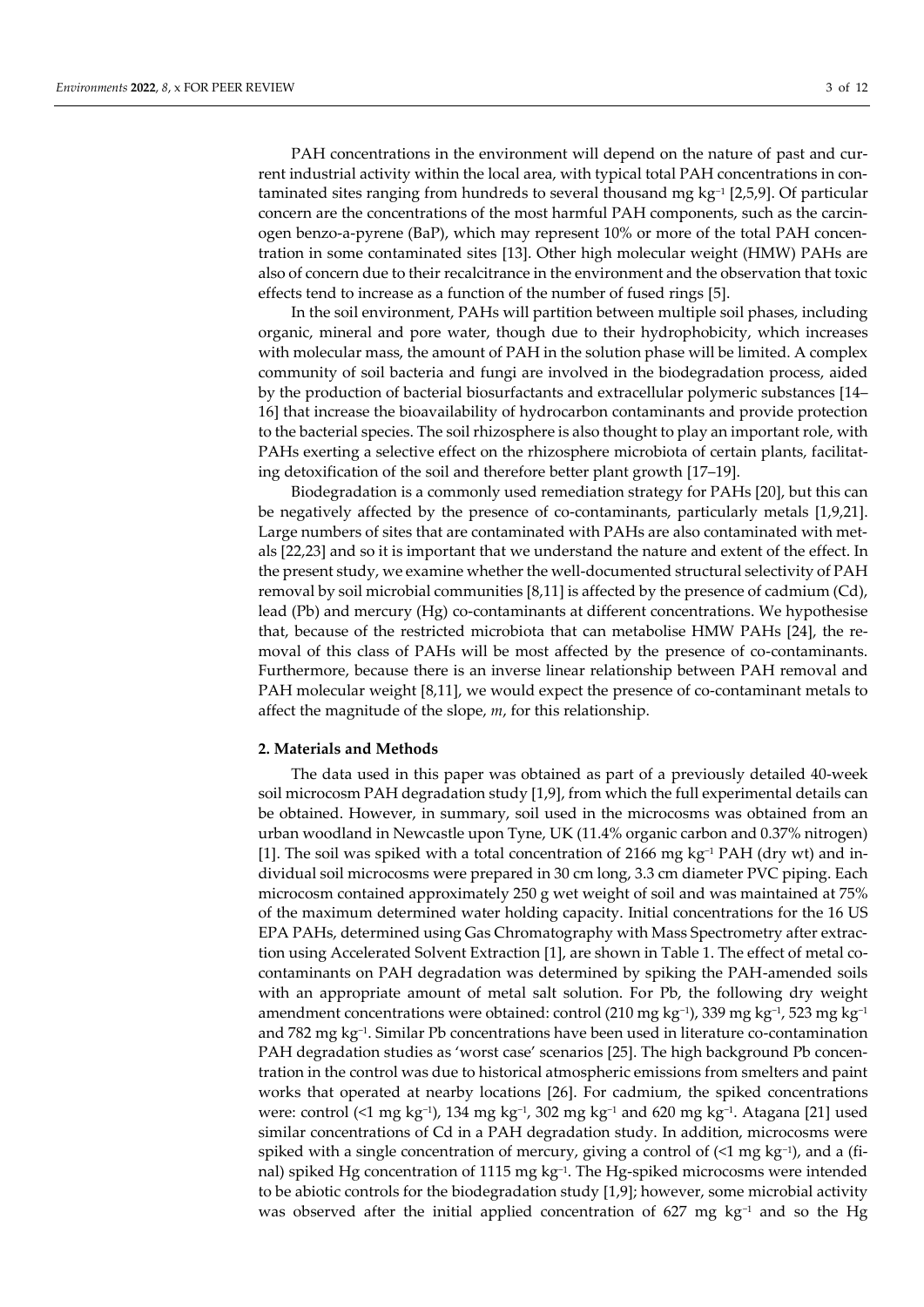concentration was increased to 1115 mg kg−1 at 5 weeks [9]. The microcosms were stored in a plant growth room at 20˚C and subjected to a diurnal light cycle.

In this paper, we are interested in the relationship between PAH molecular weight and extent of PAH removal from the microcosms. Percentage PAH removal was calculated for each individual PAH at 1, 2, 3, 5, 7, 9, 12, 15, 20, 25, 30, 35 and 40 weeks. The percentage removal of each PAH is analysed as a function of (a) PAH relative molar mass (RMM), (b) the amended metal concentration and (c) the total incubation time after PAH amendment.

## **3. Results and Discussion**

## *3.1. Relationship between PAH Relative Molar Mass and % Removal*

We will first discuss the trends in structural selectivity of PAH removal for the control study that contained no metal amendments. The results of this experiment reflect the physico-chemical and biological removal processes that are occurring in the soil at background metal concentrations ([Pb] = 210 mg kg−1; Cd < 1 mg kg−1; Hg < 1 mg kg−1). Figure 1 shows the relationship between PAH RMM and the percentage removal of the initially applied PAH concentration, for each of the 16 US EPA priority PAHs at three weeks. This time point was chosen because the microcosm will have acclimatised after the initial PAH amendment. In Figure 1, the PAHs are identified as either alternant or non-alternant, though there is no obvious difference between the relationships of these two sub-groups. Literature studies have suggested that having a 5-member ring in the PAH structure (nonalternant) can result in lower degradation rates, though this information largely comes from experiments carried out in solution [11,27]. The clear trend in Figure 1 is that of decreasing percentage removal with increasing RMM, which is a relationship that has been reported in the literature [1,3–5,7,8,11,24]. Bacteria can utilize LMW PAHs as sole carbon sources [4], with degradation initiated by intracellular dioxygenase enzymes; however, there are a limited number of bacterial species that can metabolise HMW PAHs. It is thought that the predominant partitioning of HMW PAHs into the soil phase, particularly into bio-inaccessible organic phases, may have hindered the evolution of HMW PAH degrading bacterial enzymes [24]. Fungi can also degrade PAHs, for example ligninolytic soil fungi where lignin peroxidases participate in the non-specific extra-cellular degradation of PAHs. The non-specificity of fungal enzymatic processes means that they can initiate degradation of a wide range of PAHs, including HMW PAHs [4], achieving detoxification of the chemical environment. There are also physical removal processes such as volatilization, and the migration of PAHs to biologically inaccessible soil phases [1,9,28] that are particularly associated with organic matter and are likely to be significant for the high organic matter woodland soil used in this study.

The slope, *m*, associated with the line of best fit in Figure 1 can be thought of as a parameter that quantifies the degree of structural selectivity of the physico-chemical and biological PAH removal processes. A steeper slope indicates a greater disparity in the overall removal of HMW PAHs compared to LMW PAHs. Moreover, if conditions in the microcosm are changed, for example the addition of metal-contaminants, then the resultant effects on the physico-chemical and biological processes are likely to be reflected by a change in the structural selectivity, and therefore an increase or decrease in the magnitude of *m*. Thus, we might predict that because the diversity of HMW degrading microorganisms is relatively low [2,7,24], any additional stress on this sub-population might have a greater effect on removal of HMW PAHs compared to LMW PAHs, with a consequential increase in magnitude of *m,* i.e., the percentage removal of HMW PAHs would decrease relative to LMW PAHs.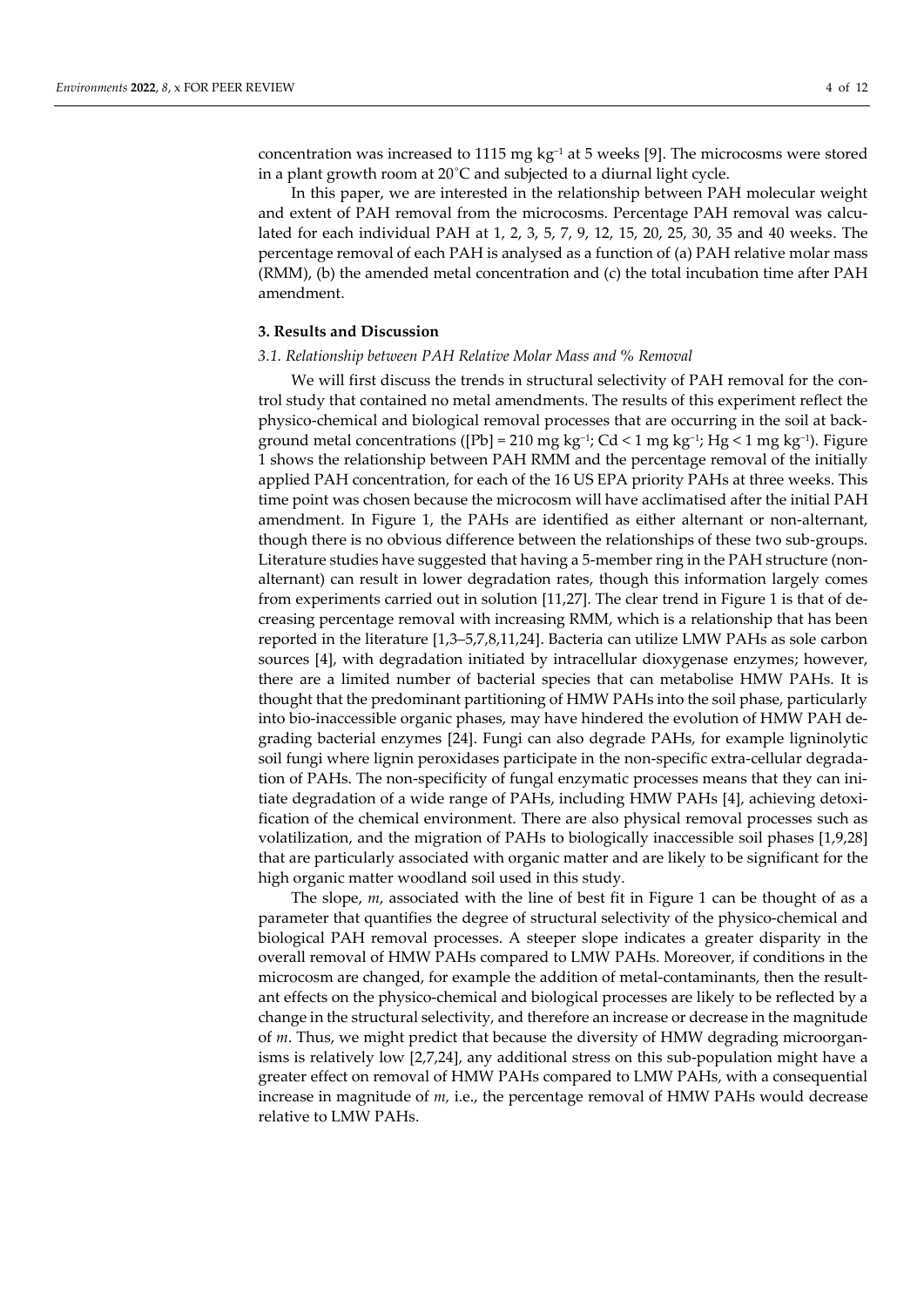

**Figure 1.** Relationship between PAH Relative Molar Mass (RMM) and % removal of initial PAH concentration at three weeks after application of PAH mixture to soil microcosms. The symbols represent 16 individual PAHs: the filled circles and filled squares show alternant and non-alternant PAHs, respectively. The dashed line is the line of best fit through the points. Error bars are  $\pm 1$ standard deviation. No metal additions were made to this microcosm. PAH abbreviations are as follows: NAP (Naphthalene); ACY (Acenaphthylene); ACE (Acenaphthene); FLU (Fluorene); PHE (Phenanthrene); ANT (Anthracene); FLA (Fluoranthene); PYR (Pyrene); BaA (Benzo[a]anthracene); CHR (Chrysene); BbF (Benzo[b]fluoranthene); BkF (Benzo[k]fluoranthene); BaP (Benzo[a]pyrene); IcdP (Indeno[cd-123]pyrene); DahA (Dibenzo[ah]anthracene); BghiP (Benzo[ghi]perylene).

## *3.2. Effect of Microcosm Incubation Time on 'm'*

In the following sections, we examine whether changes in the value of *m,* due to the presence of metal co-contaminants, or as a function of incubation time, can yield useful information about PAH degradation processes. Figure 2 shows that the magnitude of *m* reduces over the 40-week study period, indicating that for these microcosms, which have not been amended with metal co-contaminants, structural selectivity decreases over time. It can be seen from the relative position of the points on the plots that the observed decrease in the value of *m* is due to the % removal of the HMW PAHs 'catching up' with that of the LMW PAHs at later stages of the study. Rate constants for the biological removal of PAHs are faster for the LMW compounds, but with sufficient time the overall percentage removal will become similar [1].

Another way of visualizing these changes is to plot the variation of *m* with incubation time, as shown in Figure 3, where, after a small increase in slope over the first three weeks, there is a reduction in the magnitude of *m* over the subsequent weeks.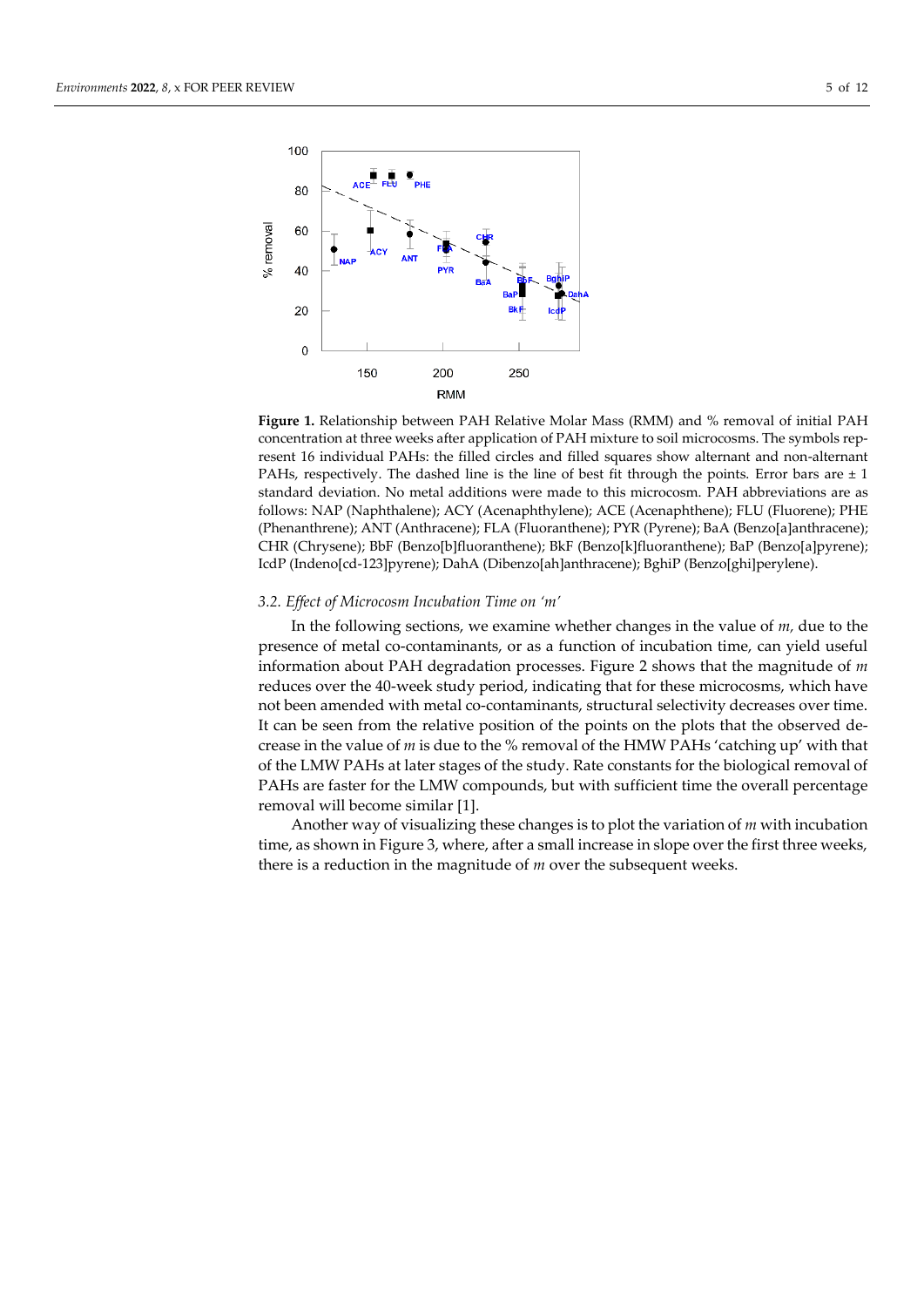

**Figure 2.** Change in slope, *m*, with time. The panels show the relationship between PAH Relative Molar Mass (RMM) and % removal of initial concentration at 3, 9, 20 and 40 weeks after application of the PAH mixture to soil microcosms. The symbols represent 16 individual PAHs: the filled circles and filled squares show alternant and non-alternant PAHs, respectively. The dashed line is the line of best fit through the points. Error bars are  $\pm 1$  standard deviation. No metal amendments were made to these microcosms.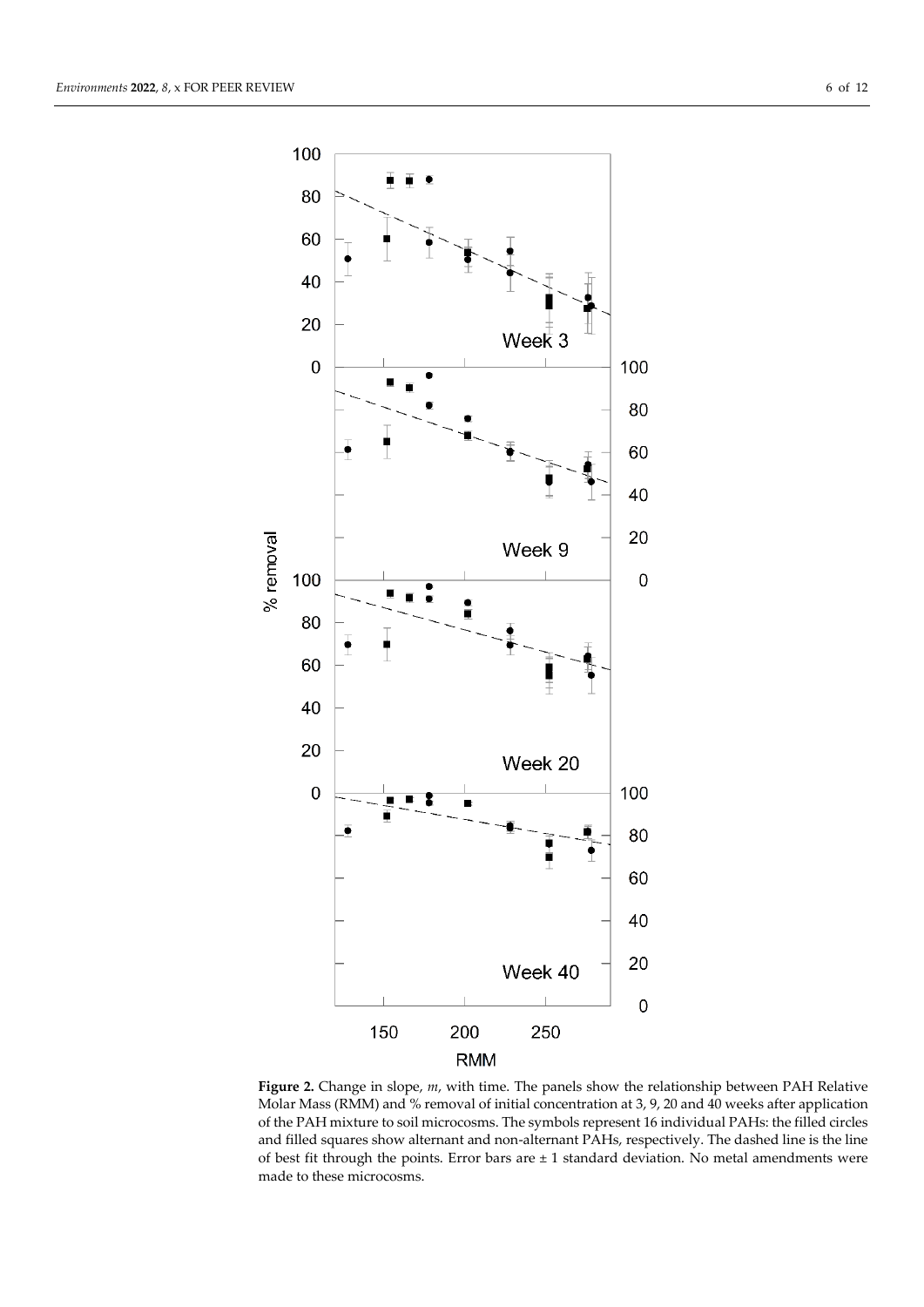

**Figure 3.** Plot of the absolute value of *m* with time. The dashed line is a guide for the eye. The raw data for this plot, including standard errors of the slopes is given in Table S1 in the Supplementary Material.

## *3.3. Effect of Metal Co-Contaminant Concentration on 'm'*

To discern the effects of Cd, Pb and Hg co-contaminants on the structural selectivity of PAH removal processes, we carried out a similar analysis to that described in Section 3.2. The individual plots for the four metal concentrations at 3, 9, 20 and 40 weeks are shown in the Supplementary Figures S1–S3. These week numbers were chosen as being indicative of the overall trends over the 40-week period. The values for *m* at all weeks are shown in Supplementary Table S1.

The trends in the magnitude of the *m* are best visualized by plotting against week number at each of the metal co-contaminant concentrations, as shown in Figure 4 for all weeks. For the lowest concentration of Cd, the value of *m* approximately follows the control, i.e., there is a steady reduction in the value of *m* with incubation time, indicating that the removal of HMW PAHs is catching up with the LMW PAHs over the 40-week study period. However, at the two highest Cd concentrations, the value of *m* remains much higher, and in fact increases between weeks 1 and 7, before decreasing again. The value for *m* at 40 weeks is greater at the two highest Cd concentrations compared to the lowest Cd concentration and the control. This indicates that there is an impact of the highest Cd concentrations on the physico-chemical and/or biological processes associated with removal of HMW PAHs. A similar trend to Cd is shown for Pb in Figure 3, except that the lowest Pb concentration does not follow the control, as was the case for Cd, i.e., all Pb concentrations have a negative impact on the removal of HMW PAHs. Finally, for Hg, with only one metal concentration applied, we see an initial increase in the value of *m*, followed by a levelling off at a much steeper slope than for the control at 40 weeks.

For these microcosms, we have previously reported that the microbial diversity, soil respiration rate and soil microbial biomass all decreased as the metal concentrations increased [1,9]. Lead seemed to have a marginally greater effect. The negative effect of metals on biodegradation of PAHs is well known [1,18,29,30]. It is thought that co-contamination exacerbates the overall toxic effect on microbial cells. PAHs are known to disrupt the bacterial cell membranes, allowing easier transport of the metals into the cell [22]. It is also thought that the formation of non-covalent metal cation- $\pi$  complexes with PAHs [10,31–33] may facilitate this process [22]. Such complexes might also affect physico-chemical processes such as volatilisation and migration of PAHs to bio-inaccessible soil phases. With particular reference to the effect of metals on *m*, it has been shown in the literature that the degradation of HMW PAHs are most affected by metal co-contaminants, possibly as a result of the reliance of HMW PAH biodegradation on co-metabolic enzymic pathways by the soil microbiota [24,34] and the potential sensitivity of such microbial communities to metal toxicity. The increase, then decrease in *m* shown in Figure 4 for the two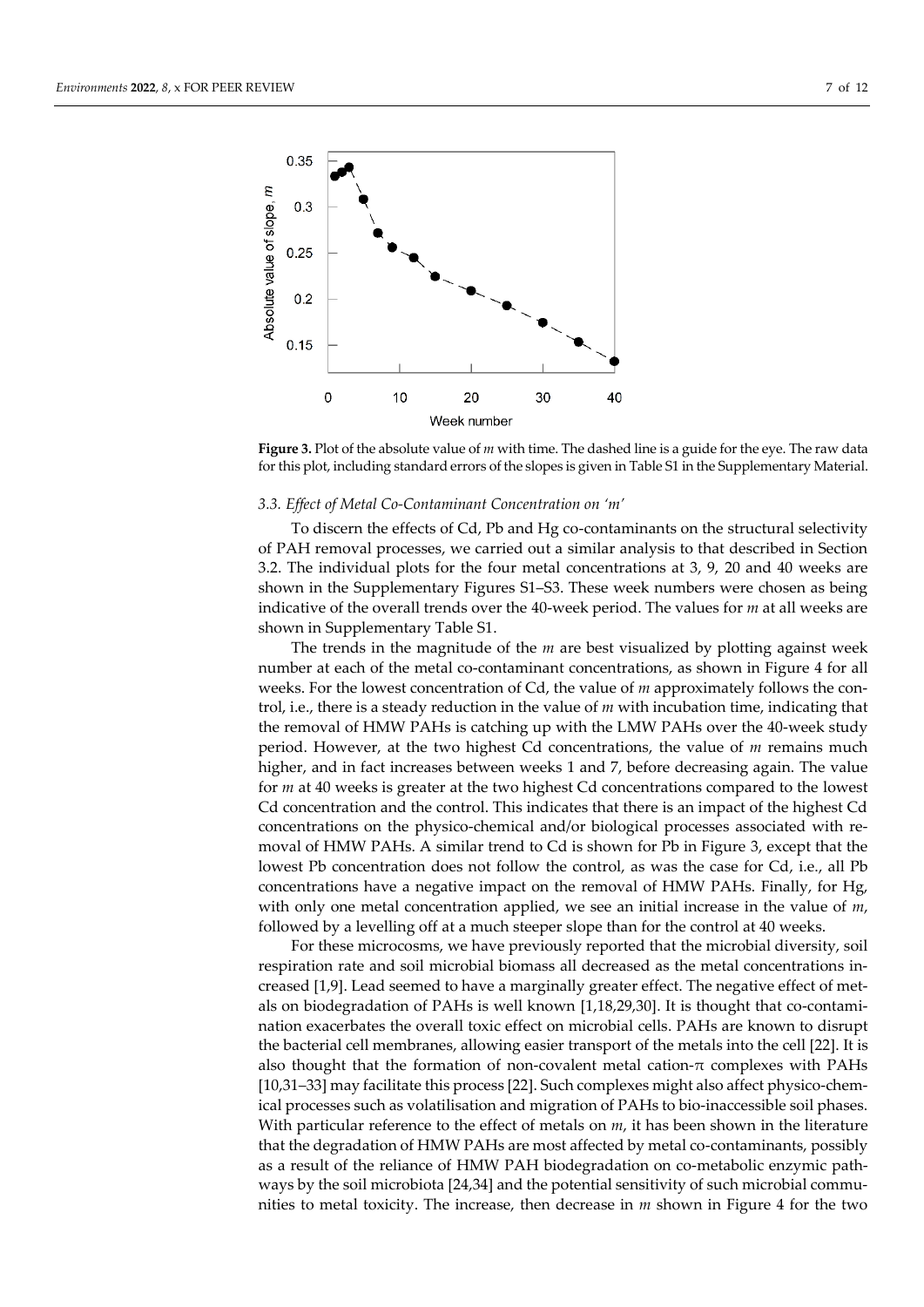

highest applied Cd and Pb concentrations, may be indicative of a build-up of metal community tolerance in the soil microbiota [35–37].

**Figure 4.** Plot of the absolute value of *m* as a function of time for different concentrations of Cd, Pb, and Hg. The raw data for this plot, including standard errors is given in Table S1 in the Supplementary Material. The lines are guides for the eye.

It is also intuitive to plot the data for *m* as a function of soil metal concentration, as shown in Figure 5, for weeks 3, 9, 20 and 40, both for mass (column A) and molar concentrations (column B). For the relationships shown in Figure 5A, at week 3 there is very little variation in the magnitude of *m* with increasing concentration, except for Hg where *m* decreases at the higher concentration. The relative invariance of *m* with concentration for Cd and Pb implies that the structural selectivity of the PAH removal processes is unaffected by increasing metal concentrations at 3 weeks. Our previous studies have shown that microbial degradation will be the most significant removal process in the early weeks of the study [1], and therefore we can conclude that these remain relatively unaffected at increasing metal concentrations. This may be due to the build-up, of short term tolerance, which in the case of Cd has been shown to be exhibited in periods as short as a few days [36]. Similar short-term development of metal tolerance has also been reported for other metals such as zinc [38].

The profile for Hg at week 3, albeit based on only one applied concentration (627 mg kg−1), may be indicative of the build-up of community tolerance to Hg in the early weeks of the study. Hg tolerance has been shown to emerge after relatively short periods of metal exposure [39], and in our previous studies, we have reported significant microbial activity in the Hg-sterilised microcosms after only one or two weeks, necessitating a reapplication of Hg (to 1115 mg kg−<sup>1</sup> ) at 5 weeks in order to re-establish an abiotic control [1,9].

Notwithstanding the possible development of microbial community tolerance to metal co-contaminants at the early stages of the study, Figure 5 shows that the long-term stress of exposure to high metal concentration results in an increase in structural selectivity (the magnitude of *m*) with metal concentration in later weeks.

Figure 5A indicates that Cd has the greatest effect on structural selectivity when based on a mass concentration. However, when the metal concentrations are expressed as molar concentrations (Figure 5B) the curves at weeks 20 and 40, overlap to a significant extent, including for Hg. Whilst this is notable, perhaps implying a common mechanism of action, it should be remembered that there was a high background concentration of 210 mg kg<sup>-1</sup> for Pb in the urban woodland soil that we used in this study and so 'ageing' will have occurred, with partitioning of Pb into various mineral and organic phases of the soil. Therefore, the total Pb, Cd and Hg concentrations might not be a like for like comparison. In literature comparisons of the toxicity of metals to soil microbiota, Cd is often reported as being more toxic than Pb [40,41]. Nevertheless, the effect of metals on soil microbiota is complex and is likely to depend on several factors such as bioavailability, soil organic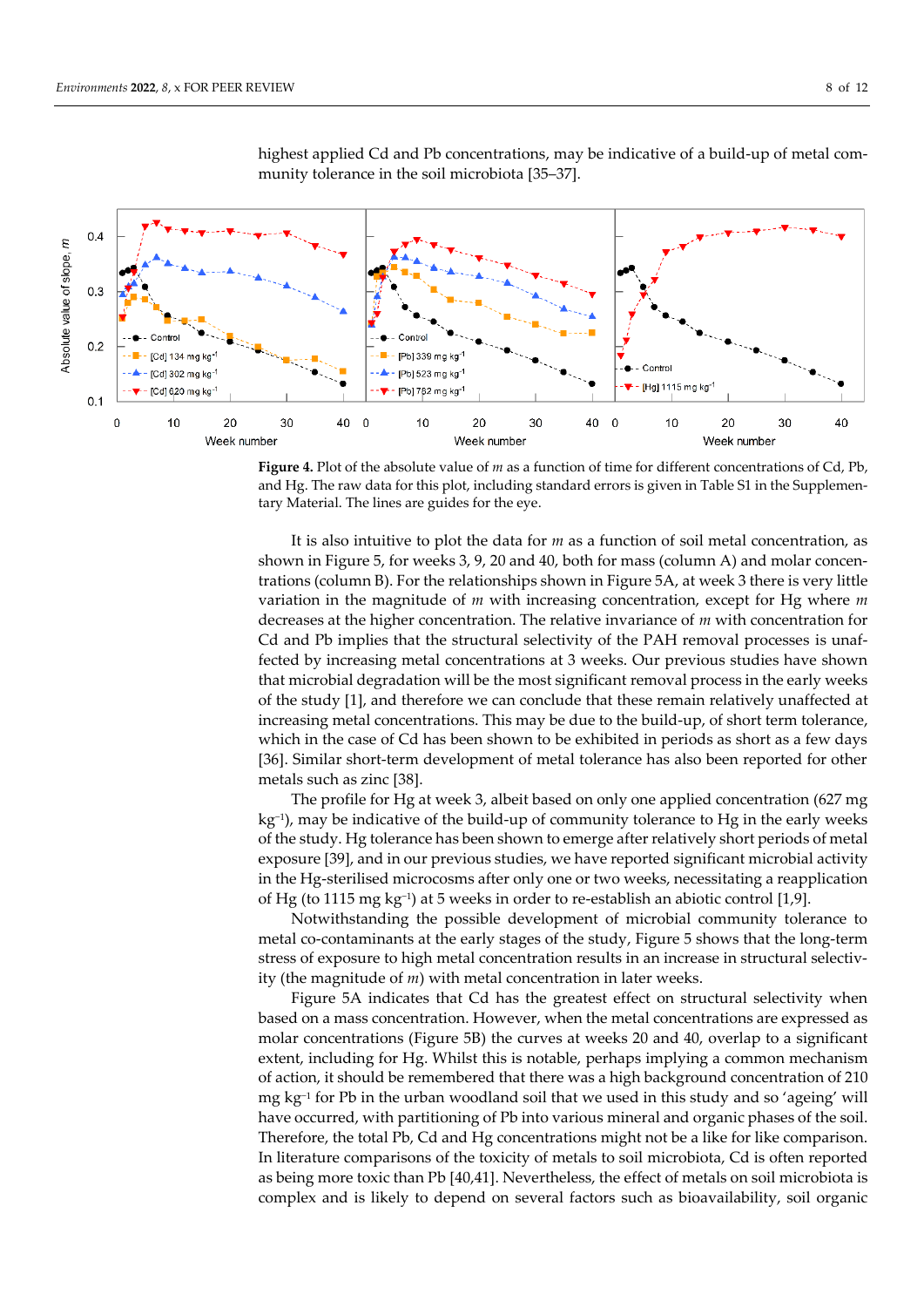

matter concentration, duration of exposure and metal tolerance of microbiota species [41– 43].

**Figure 5.** Plot of the absolute value of *m*, against metal concentration at weeks 3, 9, 20 and 40. Panel sets (**A**,**B**) represent metal concentrations expressed as mass and molar concentrations, respectively. Values for *m* were obtained from Figures S1–S3 for Cd, Pb and Hg, respectively. The lines are guides for the eye. The raw data for this plot, including standard errors, is given in Table S1 in the Supplementary Material.

#### *3.4. Significance and Application of 'm'*

The observation that *m* can be used as a sensitive measure of the impact of co-contaminants on biodegradation across a range of PAH molecular weights over time gives us an additional tool to aid the understanding of the microbial processes involved. The usefulness of *m* lies in the ability to quantify, within a single parameter, the effect of co-contaminants on PAH degradation across the range of molecular weights. Other methods of quantifying the effect of co-contaminants on biodegradation, such as soil respiration, soil biomass carbon concentration and soil metabolic quotient [9], yield parameters that show a dependence on co-contaminant concentration, but they do not convey the same level of information on the complexity of effect, as *m* does. There are other approaches that will yield more complex information about microbial diversity and the propensity to metabolise a wide range of PAHs, such as community level physiological profiling (CLPP) [44], and 16S DNA analysis of community DNA extracted from soil [45]. Nevertheless, for both these approaches, the implications for PAH biodegradation need to be inferred.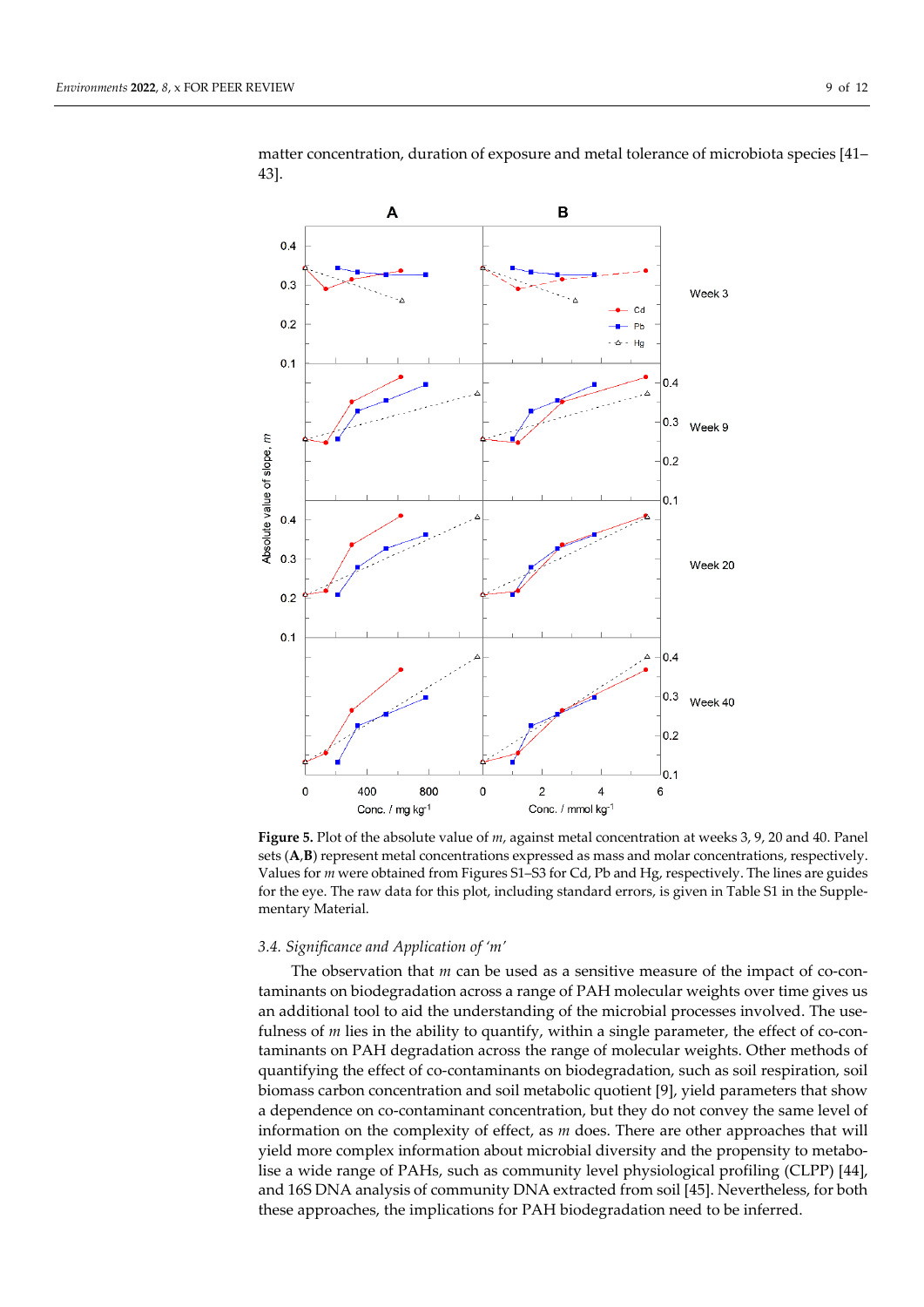The most significant downside to the use of *m* is that it requires a long incubation period (40 weeks in our case) so that the time dimension can be adequately studied, as well as a laboratory equipped for the determination of environmental organic contaminants at low levels. The other methods that we have discussed can yield results over a period of only a couple of days or less. Nevertheless, the measurement of *m* could be simplified, for example by using a representative set of four or five PAHs across the molecular weight range, together with a more restricted set of incubation times. Such an assay, using a standardized soil, has the potential to be used as an ecotoxicological soil parameter, allowing a relative comparison of the effect of a wide range of organic and inorganic contaminants. In addition, the same methodology of determining *m* for PAHs can be applied to other structural series, for example to aliphatic compounds or other series of aromatic compounds.

### **4. Conclusions**

In this paper, we have shown that the percentage PAH removal in a high organic matter-content urban woodland soil shows an inverse linear relationship with the RMM of the PAH, based on an analysis of the 16 US EPA priority PAHs. Furthermore, we have shown that the slope obtained from this linear relationship, *m*, is a useful and sensitive measure of structural selectivity of PAH removal processes. The change in the extent of structural selectivity as a function of incubation time and/or the presence of different concentrations of metal co-contaminants allows some insight into the effects on the soil microbiota and its ability to metabolise PAHs across a range of molecular weights. The increase in structural selectivity at higher concentrations of Cd and Pb and also in the presence of Hg suggests that the microbial community involved in removing HMW PAHs is more sensitive to environmental stresses compared to microbes responsible for LMW PAH removal. In terms of wider application, our study has shown that PAHs form a convenient structural series of organic molecules upon which the effect of a range of inorganic and organic environmental stressors can be tested. The relative effects of such stressors in different soil types might provide information that will be of use to the planning and implementation of remediation strategies in co-contaminated sites.

**Supplementary Materials:** The following are available online at www.mdpi.com/xxx/s1, Table S1: Slope, m, (± Standard error) for the relationship between PAH Relative Molar Mass (RMM) and % removal of initial PAH concentration over a 40-week period at different metal concentrations; Figure S1: Change in slope, *m*, with time at different applied cadmium concentrations. The panels show the relationship between PAH Relative Molar Mass (RMM) and % removal of initial concentration at 3, 9, 20 and 40 weeks after application of the PAH mixture to soil microcosms in the presence of four different cadmium concentrations. The symbols represent 16 individual PAHs: the filled circles and filled square show alternant and non-alternant PAHs respectively. The dashed line is the line of best fit through the points. Error bars are  $\pm 1$  standard deviation; Figure S2: Change in slope,  $m$ , with time at different applied lead concentrations. The panels show the relationship between PAH Relative Molar Mass (RMM) and % removal of initial concentration at 3, 9, 20 and 40 weeks after application of the PAH mixture to soil microcosms in the presence of four different lead concentrations. The symbols represent 16 individual PAHs: the filled circles and filled square show alternant and non-alternant PAHs respectively. The dashed line is the line of best fit through the points. Error bars are ± 1 standard deviation.; Figure S3: Change in slope, *m*, with time at different applied mercury concentrations. The panels show the relationship between PAH Relative Molar Mass (RMM) and % removal of initial concentration at 3, 9, 20 and 40 weeks after application of the PAH mixture to soil microcosms in the presence mercury. The symbols represent 16 individual PAHs: the filled circles and filled square show alternant and non-alternant PAHs respectively. The dashed line is the line of best fit through the points. Error bars are  $\pm$  1 standard deviation.

**Author Contributions:** Conceptualization, M.E.D., C.C.E. and S.P.C.; methodology, M.E.D., C.C.E. and S.P.C.; validation, M.E.D. and C.C.E.; formal analysis, M.E.D.; investigation, C.C.E.; resources, M.E.D.; data curation, M.E.D. and C.C.E.; writing—original draft preparation, M.E.D.; writing review and editing, M.E.D., C.C.E. and S.P.C.; visualization, M.E.D.; supervision, M.E.D. and S.P.C.;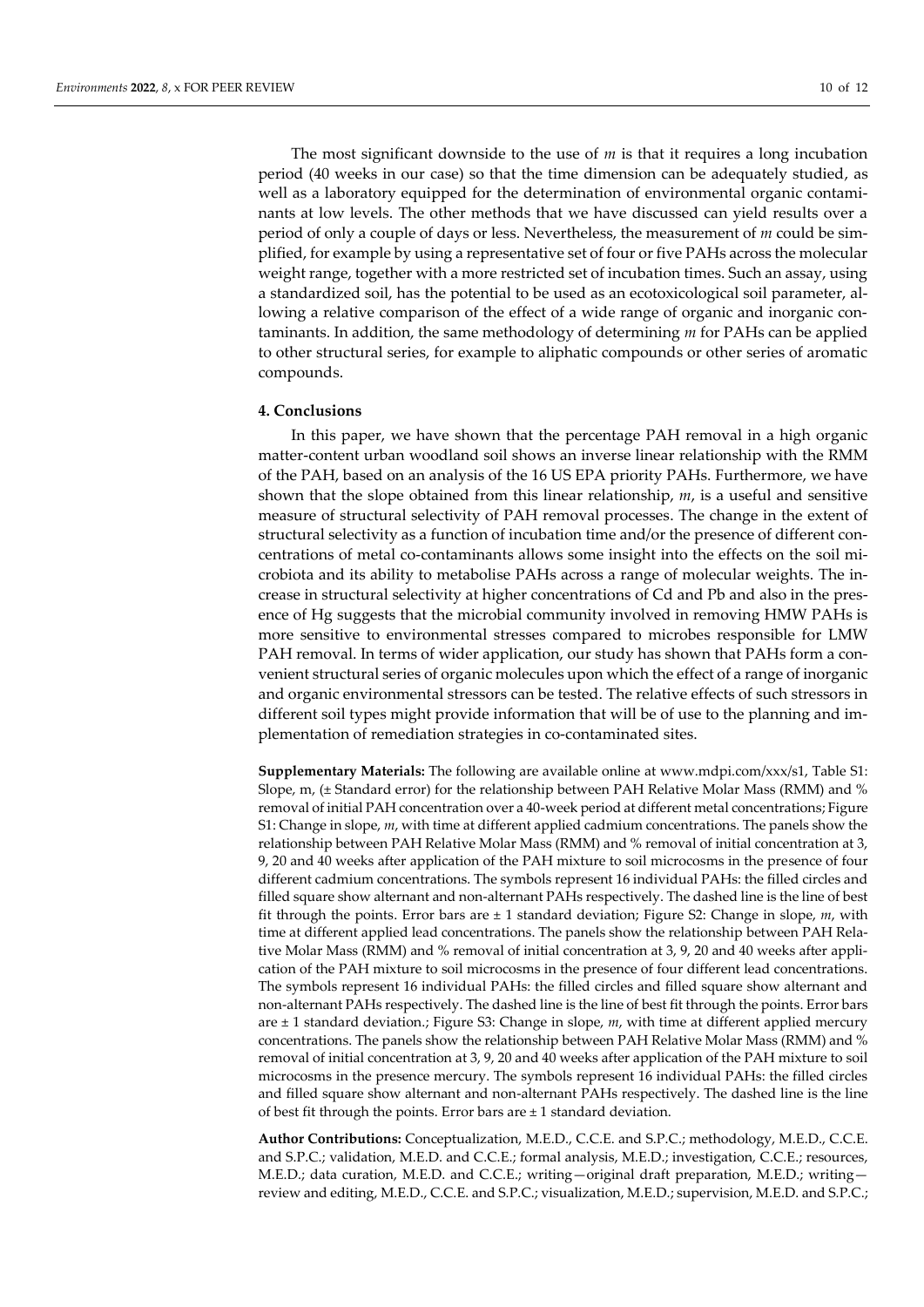project administration, M.E.D. All authors have read and agreed to the published version of the manuscript.

**Funding:** This research received no external funding.

**Institutional Review Board Statement:** Not applicable.

**Informed Consent Statement:** Not applicable.

**Data Availability Statement:** Data is contained within the article and supplementary material

**Acknowledgments:** We are grateful to Northumbria University for financially supporting this study.

**Conflicts of Interest:** The authors declare no conflict of interest.

## **References**

- 1. Deary, M.E.; Ekumankama, C.C.; Cummings, S.P. Development of a novel kinetic model for the analysis of PAH biodegradation in the presence of lead and cadmium co-contaminants. *J. Hazard Mater.* **2016**, *307*, 240–252. https://doi.org/10.1016/j.jhazmat.2015.12.015.
- 2. Juhasz, A.L.; Naidu, R. Bioremediation of high molecular weight polycyclic aromatic hydrocarbons: A review of the microbial degradation of benzo [a] pyrene. *Int. Biodeterior.* **2000**, *45*, 57–88. https://doi.org/10.1016/S0964-8305(00)00052-4.
- 3. Park, K.S.; Sims, R.C.; Dupont, R.R.; Doucette, W.J.; Matthews, J.E. Fate of PAH compounds in two soil types: Influence of volatilization, abiotic loss and biological activity. *Environ. Toxicol. Chem.* **1990**, *9*, 187–195. https://doi.org/10.1002/etc.5620090208.
- 4. Cerniglia, C.E. Biodegradation of polycyclic aromatic hydrocarbons. *Curr. Opin. Biotech.* **1993**, *4*, 331–338. https://doi.org/10.1016/0958-1669(93)90104-5.
- 5. Kanaly, R.A.; Harayama, S. Biodegradation of high-molecular-weight polycyclic aromatic hydrocarbons by bacteria. *J. Bacteriol.*  **2000**, *182*, 2059–2067. https://doi.org/10.1128/JB.182.8.2059-2067.2000.
- 6. Lu, M.; Xu, K.; Chen, J. Effect of pyrene and cadmium on microbial activity and community structure in soil. *Chemosphere* **2013**, *91*, 491–497. https://doi.org/10.1016/j.chemosphere.2012.12.009.
- 7. Heitkamp, M.A.; Cerniglia, C.E. Effects of chemical structure and exposure on the microbial degradation of polycyclic aromatic hydrocarbons in freshwater and estuarine ecosystems. *Environ. Toxicol. Chem.* **1987**, *6*, 535–546. https://doi.org/10.1002/etc.5620060706.
- 8. Knightes, C.D.; Peters, C.A. Aqueous phase biodegradation kinetics of 10 PAH compounds. *Environ. Eng. Sci.* **2003**, *20*, 207–218. https://doi.org/10.1089/109287503321671410.
- 9. Deary, M.E.; Ekumankama, C.C.; Cummings, S.P. Effect of lead, cadmium, and mercury co-contaminants on biodegradation in PAH-polluted soils. *Land Degrad Dev.* **2018**, *29*, 1583–1594. https://doi.org/10.1002/ldr.2958.
- 10. Gao, Y.; Xiong, W.; Ling, W.; Xu, J. Sorption of phenanthrene by soils contaminated with heavy metals. *Chemosphere* **2006**, *65*, 1355–1361. https://doi.org/10.1016/j.chemosphere.2006.04.030.
- 11. Wammer, K.H.; Peters, C.A. Polycyclic aromatic hydrocarbon biodegradation rates: A structure-based study. *Environ. Sci. Technol.* **2005**, *39*, 2571–2578. https://doi.org/10.1021/Es048939y.
- 12. Lors, C.; Ryngaert, A.; Perie, F.; Diels, L.; Damidot, D. Evolution of bacterial community during bioremediation of PAHs in a coal tar contaminated soil. *Chemosphere* **2010**, *81*, 1263–1271. https://doi.org/10.1016/j.chemosphere.2010.09.021.
- 13. Bogan, B.W.; Lamar, R.; Burgos, W.; Tien, M. Extent of humification of anthracene, fluoranthene, and benzo [α] pyrene by *Pleurotus ostreatus* during growth in PAH-contaminated soils. *Lett. Appl. Microbiol.* **1999**, *28*, 250–254. https://doi.org/10.1046/j.1365-2672.1999.00537.x.
- 14. Calvo, C.; Silva-Castro, G.; Uad, I.; García Fandiño, C.; Laguna, J.; González-López, J. Efficiency of the EPS emulsifier produced by *Ochrobactrum anthropi* in different hydrocarbon bioremediation assays. *J. Ind. Microbiol. Biot.* **2008**, *35*, 1493–1501. https://doi.org/10.1007/s10295-008-0451-5.
- 15. Hino, S.; Watanabe, K.; Takahashi, N. Isolation and characterization of slime-producing bacteria capable of utilizing petroleum hydrocarbons as a sole carbon source. *J. Ferment. Bioeng.* **1997**, *84*, 528–531. https://doi.org/10.1016/S0922-338X(97)81906-X.
- 16. Hua, X.; Wu, Z.; Zhang, H.; Lu, D.; Wang, M.; Liu, Y.; Liu, Z. Degradation of hexadecane by *Enterobacter cloacae* strain TU that secretes an exopolysaccharide as a bioemulsifier. *Chemosphere* **2010**, *80*, 951–956. https://doi.org/10.1016/j.chemosphere.2010.05.002.
- 17. Guarino, C.; Zuzolo, D.; Marziano, M.; Conte, B.; Baiamonte, G.; Morra, L.; Benotti, D.; Gresia, D.; Stacul, E.R.; Cicchella, D. Investigation and assessment for an effective approach to the reclamation of polycyclic aromatic hydrocarbon (PAHs) contaminated site: SIN Bagnoli, Italy. *Sci. Rep.* **2019**, *9*, 11522. https://doi.org/10.1038/s41598-019-48005-7.
- 18. Kotoky, R.; Pandey, P. Difference in the rhizosphere microbiome of *Melia azedarach* during removal of benzo (a) pyrene from cadmium co-contaminated soil. *Chemosphere* **2020**, *258*, 127175. https://doi.org/10.1016/j.chemosphere.2020.127175.
- 19. Cristaldi, A.; Conti, G.O.; Jho, E.H.; Zuccarello, P.; Grasso, A.; Copat, C.; Ferrante, M. Phytoremediation of contaminated soils by heavy metals and PAHs. A brief review. *Environ. Technol. Innov.* **2017**, *8*, 309–326. https://doi.org/10.1016/j.eti.2017.08.002.
- 20. Gan, S.; Lau, E.V.; Ng, H.K. Remediation of soils contaminated with polycyclic aromatic hydrocarbons (PAHs). *J. Hazard Mater.*  **2009**, *172*, 532–549. https://doi.org/10.1016/j.jhazmat.2009.07.118.